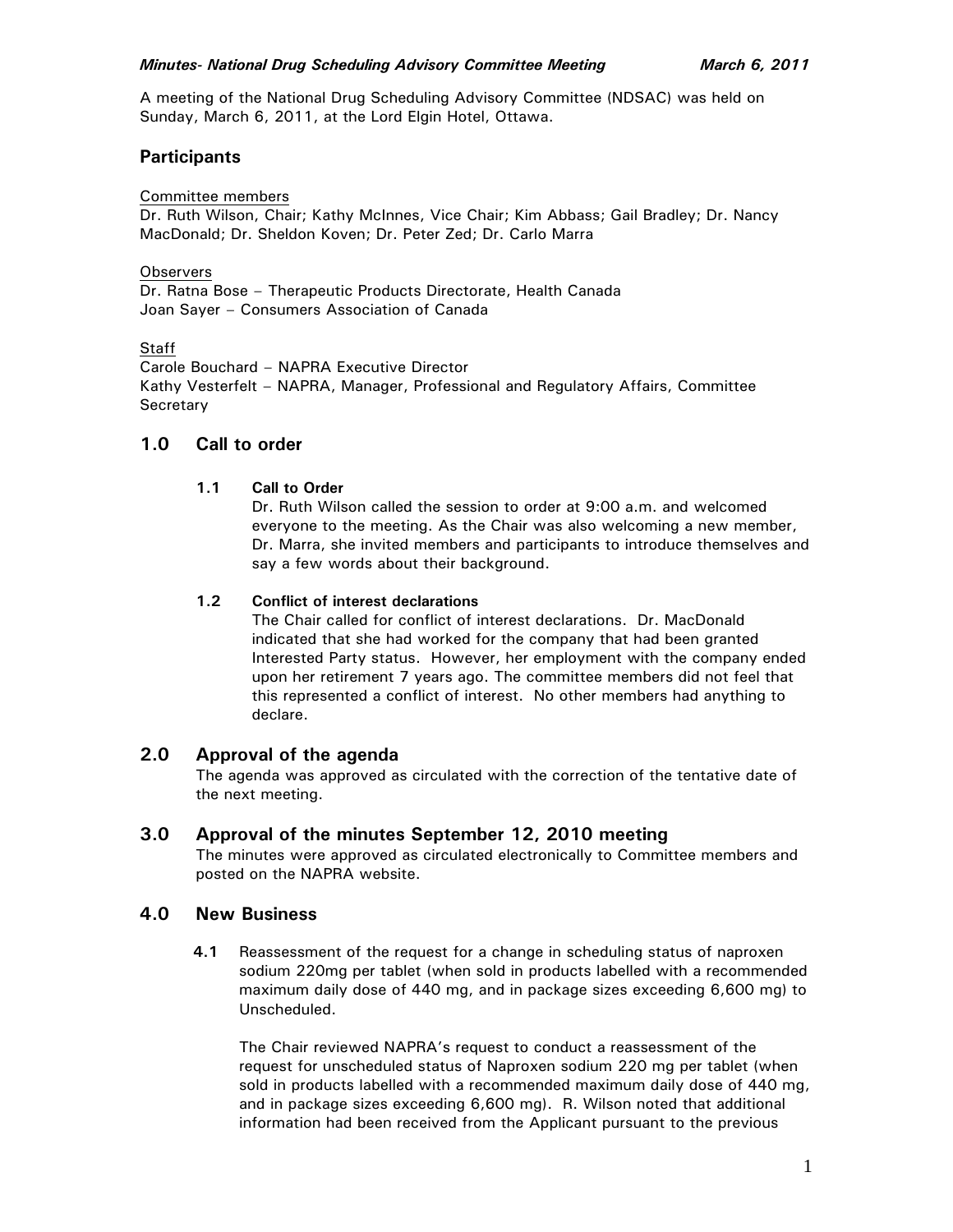#### *Minutes- National Drug Scheduling Advisory Committee Meeting March 6, 2011*

meeting. Further, an Interested Party (IP) status was granted to McNeil Consumer HealthCare. Information was also provided by the IP. No comment was received through the alternate method of participation. The committee reviewed the information received in addition to the content contained in the original submission by Bayer Inc. received for the September 2010 NDSAC meeting.

R. Wilson welcomed Todd Breedon, Jeannette Pringle and Janet Cameron, representing McNeil Consumer HealthCare, a division of Johnson and Johnson Inc., granted Interested Party status to the proceedings. The group made a presentation to the committee which was followed by a question and answer period.

Representatives of Bayer Inc. Consumer Care (the Applicant) made a presentation before the committee. Attending on behalf of Bayer Inc. Consumer Care were Leonard Baum, Joseph Chan and Neil Hamilton. The presentation was followed by a period of questions and answers with committee members.

 The committee then reviewed and discussed the information previously submitted by the Applicant and the information received by the Interested Party, as well as both presentations.

 The committee members noted that both the Applicant and Interested Party had provided consumer usage studies and acknowledged that this type of information was helpful to the committee in their deliberation, recognizing the challenges in study design, potential bias and differences in interpretation of results of such studies.

 The Chair led the committee through a review of the applicability of this drug product in package sizes exceeding 6,600 mg to all scheduling factors. It was agreed that the same scheduling factors identified at the September 12, 2010 NDSAC meeting with the exception of Factor #II-9 remained applicable. (Those being Factors #I-4, #I-6, #II-2, #II-10, #III-2, #III-3 and #III-5). After further discussion, it was agreed that the applicability of these factors warranted placement in Schedule III.

 The NDSAC opted for a cautious approach in formulating this recommendation. Although there is no specific data that speaks on how to apply the factors in the context of the appropriateness of product package size in relation to duration of use, the NDSAC members are of the opinion that they were consistent with the previous review of this substance and the recommendation is appropriate in the present situation; e.g. during the 2008 drug scheduling review of naproxen sodium 220 mg, some factors were not considered applicable in the context of a product package size for a short duration of use.

 From the information the committee reviewed, the updated data indicates the incidence of reported serious adverse events remains stable and is low. The committee again noted the 4 fold difference between Canadian and Global adverse event data. An ongoing concern of committee members is the possibility of unreported or under reported adverse events seen with clinical experience as can occur with all NSAIDS, particularly in the elderly patient or those with co-morbid illnesses; for example worsening of hypertension or congestive heart failure.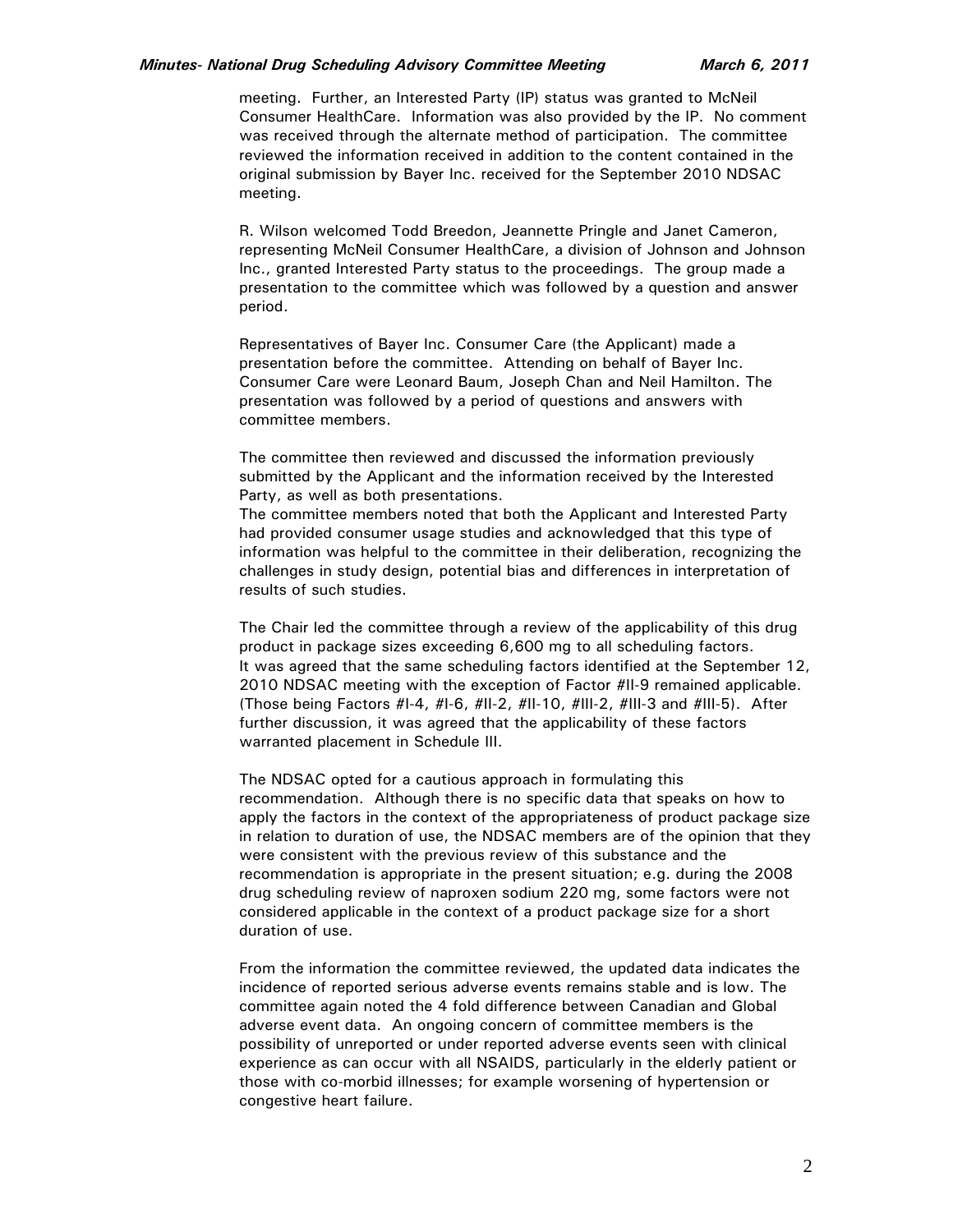#### *Minutes- National Drug Scheduling Advisory Committee Meeting March 6, 2011*

 The committee does not dispute the fact that the product was found to meet Health Canada's criteria to be on the Canadian market as an OTC product when used at maximum daily dose of 440 mg for a short duration of use. However, if the drug is not being used according to label instructions or is being used as a chronic therapy without appropriate monitoring, as may be enabled by larger package sizes, there may be an increased risk for serious adverse events. Again, the committee noted this would apply in principle to all OTC oral NSAIDS.

 Although it is acknowledged that labelling for the OTC oral analgesics is under the purview of Health Canada, the NDSAC maintains their view that consumers may benefit if simple language for drug interactions and common drug names rather than drug class are used when describing drug interactions.

 The NDSAC is of the opinion that naproxen sodium 220 mg per tablet is still relatively new to the Canadian consumer as an OTC product. Although definitions of "new" exist in a few Health Canada guidelines, this definition does not necessarily apply in this context. Other OTC oral NSAIDs were on the market for a considerably longer period of time before going to unscheduled status. The switch of this molecule from prescription to nonprescription includes a new strength (from prescription naproxen sodium) and a different dosage frequency than seen for other oral OTC analgesics. The committee maintains its overall conclusion that consumer experience using this product as an OTC product in the Canadian market is less extensive than other currently marketed oral analgesics.

 Consumer usage and attitudinal studies provided to the Committee yielded conflicting results. It was not clearly evident to committee members from the information provided, what the actual patterns of consumer behaviour are when using this product.

 When a substance is placed in Schedule II or Schedule III of the NDS, the committee noted that a consumer always has the option to obtain a larger package size of naproxen sodium 220 mg from a pharmacy. At the present while Canadian consumers may be less familiar with this OTC analgesic, Schedule III would continue providing a mechanism for the public to seek immediate advice from a pharmacist. This is particularly important for certain patient populations as previously mentioned.

 It was moved by Dr. Marra, seconded by Dr. Zed that Naproxen sodium 220 mg per oral dosage unit (when sold in products labelled with a recommended maximum daily dose of 440 mg, and in package sizes exceeding 6,600 mg) be granted Schedule III status.

Motion carried.

To be reported to NAPRA Executive Committee.

### **5.0 Business arising from previous meeting**

5.1 Guidelines for Schedule Status Submissions

 Dr. Wilson requested that time be allotted at a future NDSAC meeting to brainstorm this issue.